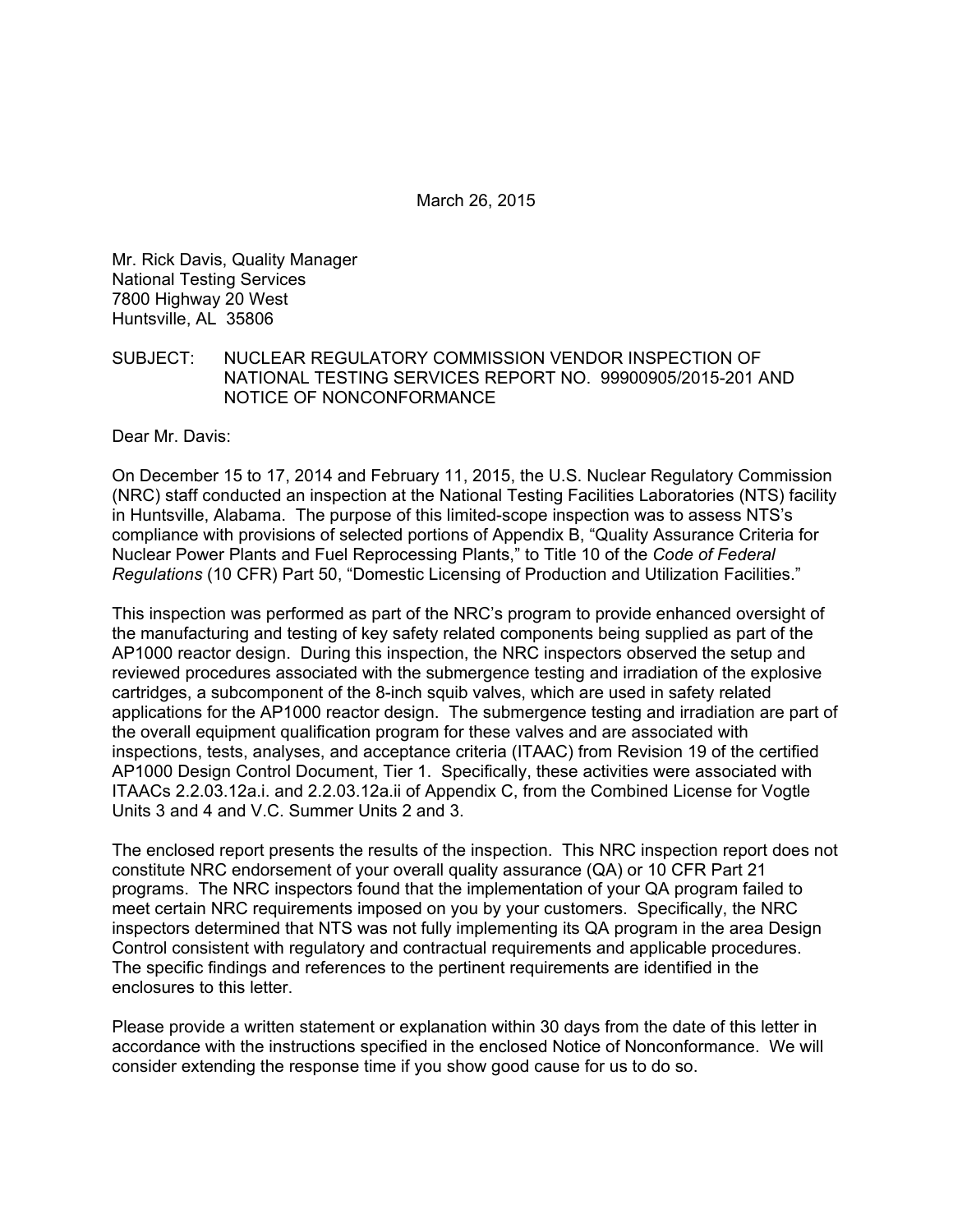#### R. Davis - 2 -

In accordance with 10 CFR 2.390 of the NRC's "Rules of Practice," a copy of this letter, its enclosure(s), and your response will be made available electronically for public inspection in the NRC Public Document Room or from the NRC's document system (ADAMS), accessible at http://www.nrc.gov/reading-rm/adams.html. To the extent possible, your response, (if applicable), should not include any personal privacy, proprietary, or safeguards information so that it can be made available to the Public without redaction. If personal privacy or proprietary information is necessary to provide an acceptable response, then please provide a bracketed copy of your response that identifies the information that should be protected and a redacted copy of your response that deletes such information. If you request that such material is withheld from public disclosure, you must specifically identify the portions of your response that you seek to have withheld, and provide in detail the bases for your claim (e.g., explain why the disclosure of information will create an unwarranted invasion of personal privacy or provide the information required by 10 CFR 2.390(b) to support a request for withholding confidential commercial or financial information).

Sincerely,

#### */RA/*

Richard A. Rasmussen, Chief Electrical Vendor Inspection Branch Division of Construction Inspection and Operational Programs Office of New Reactors

Docket No.: 99900905

Enclosures:

- 1. Notice of Nonconformance
- 2. Inspection Report No. 99900905/2015-201 and attachment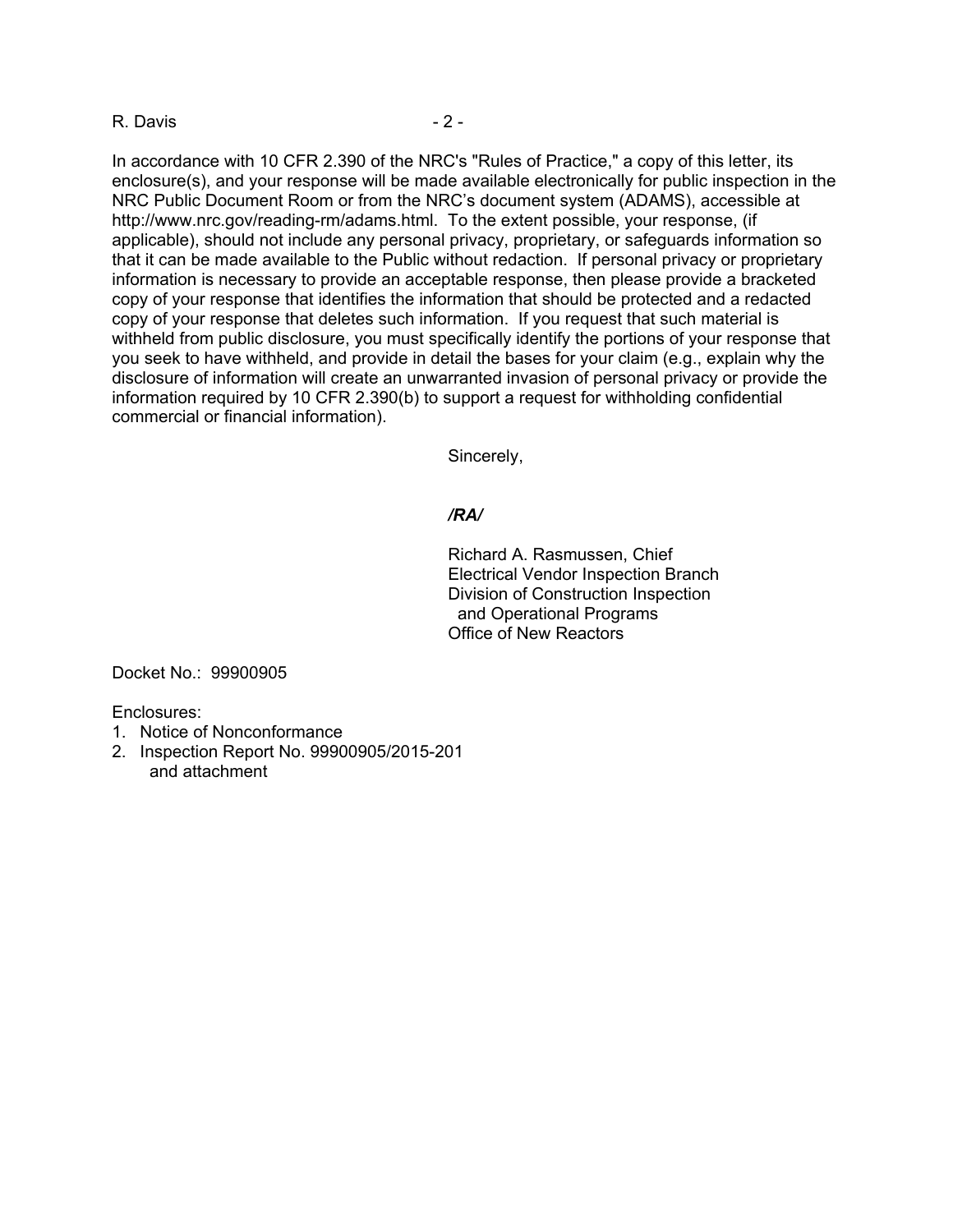#### R. Davis - 2 -

In accordance with 10 CFR 2.390 of the NRC's "Rules of Practice," a copy of this letter, its enclosure(s), and your response will be made available electronically for public inspection in the NRC Public Document Room or from the NRC's document system (ADAMS), accessible at http://www.nrc.gov/reading-rm/adams.html. To the extent possible, your response, (if applicable), should not include any personal privacy, proprietary, or safeguards information so that it can be made available to the Public without redaction. If personal privacy or proprietary information is necessary to provide an acceptable response, then please provide a bracketed copy of your response that identifies the information that should be protected and a redacted copy of your response that deletes such information. If you request that such material is withheld from public disclosure, you must specifically identify the portions of your response that you seek to have withheld, and provide in detail the bases for your claim (e.g., explain why the disclosure of information will create an unwarranted invasion of personal privacy or provide the information required by 10 CFR 2.390(b) to support a request for withholding confidential commercial or financial information).

Sincerely,

#### */RA/*

Richard A. Rasmussen, Chief Electrical Vendor Inspection Branch Division of Construction Inspection and Operational Programs Office of New Reactors

Docket No.: 99900905

Enclosures:

- 1. Notice of Nonconformance
- 2. Inspection Report No. 99900905/2015-201 and attachment

DISTRIBUTION: ASakadales rick.davis@NTS.com

| ADAMS ACCESSION No.: ML15078A379 |               |               | *Concurred via e-mail |          | NRO-002       |
|----------------------------------|---------------|---------------|-----------------------|----------|---------------|
| <b>OFC</b>                       | NRO/DCIP/EVIB | R-II/DCI/CIB3 | R-II/DCI/CIB3         | NRO/DCIP | NRO/DCIP/EVIB |
| <b>NAME</b>                      | JJacobson.    | TSteadham*    | PCarman*              | TFrve*   | RRasmussen    |
| <b>DATE</b>                      | 03/20/15      | 03/20/15      | 03/20/15              | 03/19/15 | 03/26/15      |
|                                  |               |               |                       |          |               |

**OFFICIAL RECORD COPY**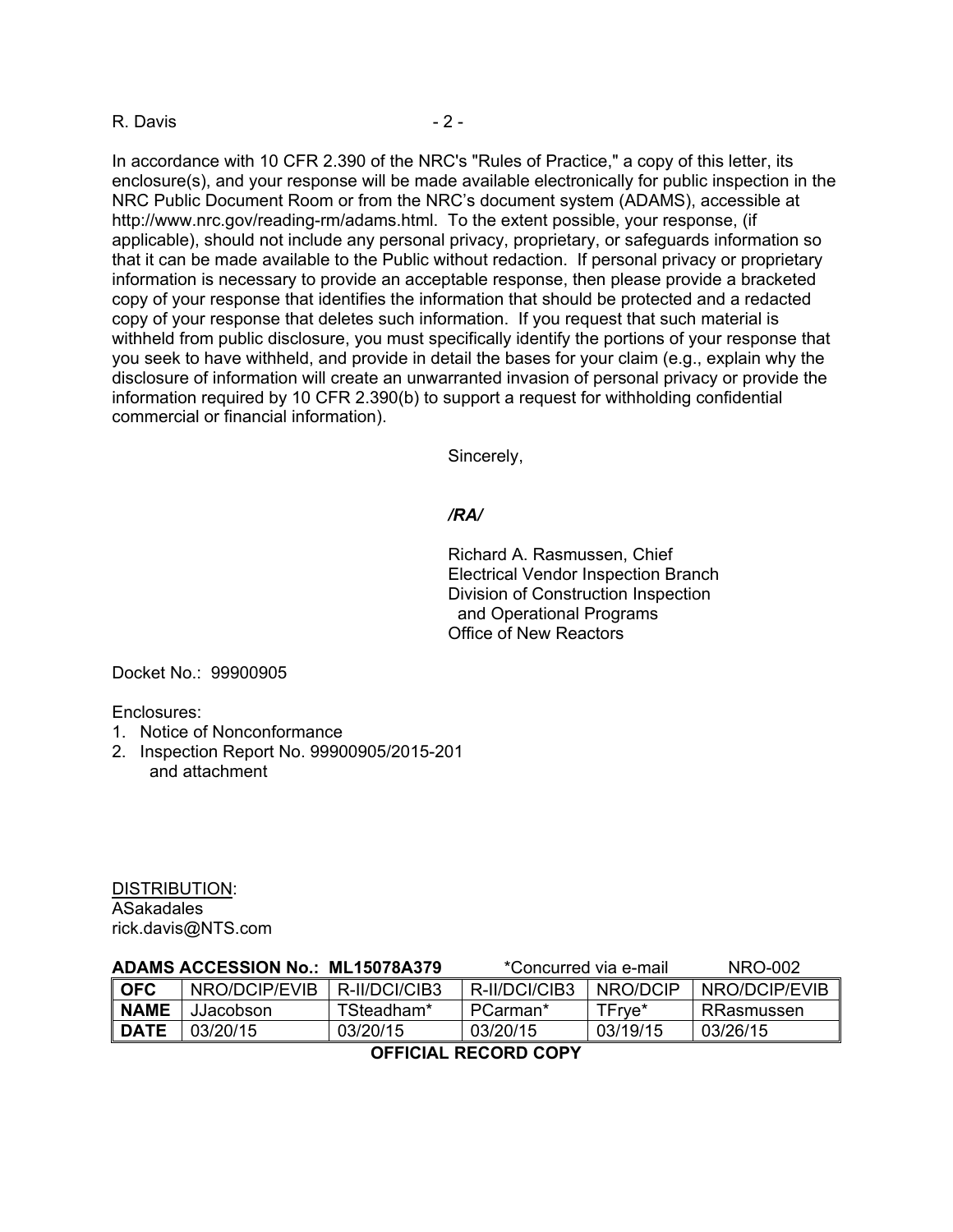#### **NOTICE OF NONCONFORMANCE**

National Testing Services **Docket No. 99900905 Docket No. 99900905** 7800 Highway 20 West Report No. 2015-201 Huntsville, AL 35806

Based on the results of a U.S. Nuclear Regulatory Commission (NRC) inspection conducted of National Testing Services (NTS), at their facility in Huntsville, Alabama from December 12-14, 2014 and February 11, 2015, it appears that certain activities were not conducted in accordance with NRC requirements that were contractually imposed upon NTS by its customers or by NRC licensees.

A. Criterion III, "Design Control," of Appendix B to Title 10 of the *Code of Federal Regulations*  (10 CFR) Part 50, states, in part, that "applicable regulatory requirements and the design basis are correctly translated into specifications, drawings, procedures, and instructions." It also states that "measures shall be established for the selection and review for suitability of application of materials, parts, equipment, and processes that are essential to the safety-related functions of the structures, systems, and components."

Criterion V, "Instructions, Procedures, and Drawings," of Appendix B to 10 CFR Part 50, states in part, that "Activities affecting quality shall be prescribed by documented instructions, procedures, or drawings, of a type appropriate to the circumstances…."

Contrary to the above, as of December 12, 2014, NTS had not performed sufficient actions to ensure the suitability of processes that are essential to the safety-related functions of the components being tested. Specifically, NTS did not take sufficient measures to validate the accuracy of the commercial vendor's irradiation system as applied to the components sent for irradiation to a commercial facility by NTS. Also, NTS procedure NEQ 409, "The Wyle Third Party Dedication Process," did not provide sufficient guidance on the "dedication" of commercial grade services. Upon questioning by the inspection team, the previously stated accuracy of the irradiation system was found to be non-conservative as it did not include several factors that could impact the accuracy of the radiation measurements. When all factors were accounted for, the measurement uncertainty went from 7 percent to 14.56 percent. As a consequence, nuclear safety related components (squib valve actuators for the Westinghouse AP1000 reactor) currently undergoing environmental qualification at NTS did not receive the full radiation dose when subtracting out the actual uncertainty of the measurement system.

This issue has been identified as Nonconformance 99900905/2015-201-01.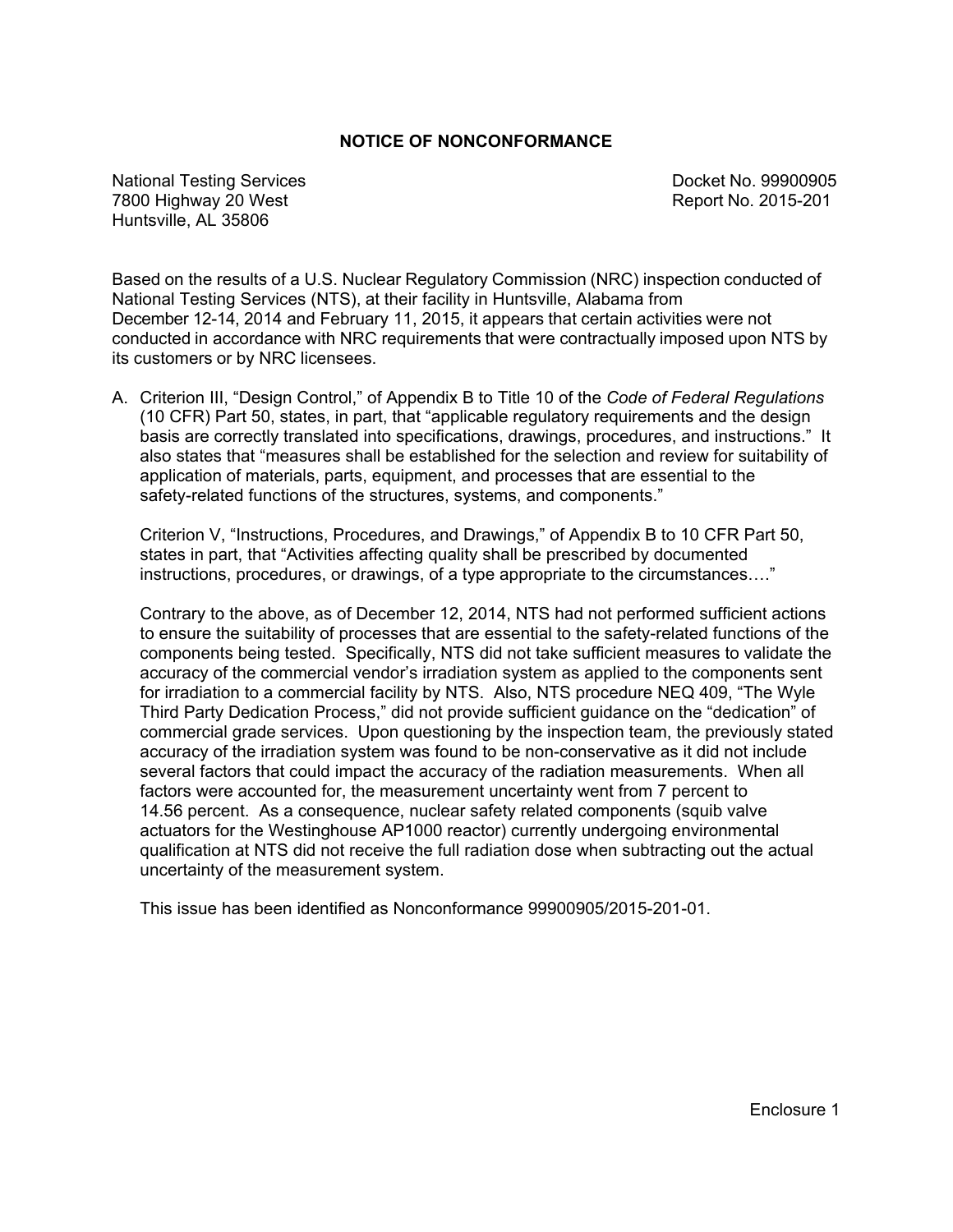#### **U.S. NUCLEAR REGULATORY COMMISSION OFFICE OF NEW REACTORS DIVISION OF CONSTRUCTION INSPECTION & OPERATIONAL PROGRAMS VENDOR INSPECTION REPORT**

| Docket No.:                       | 99900905                                                                                                                                                                                                                                                                                                                                                                                                                               |                                                 |             |  |
|-----------------------------------|----------------------------------------------------------------------------------------------------------------------------------------------------------------------------------------------------------------------------------------------------------------------------------------------------------------------------------------------------------------------------------------------------------------------------------------|-------------------------------------------------|-------------|--|
| Report No.:                       | 99900905/2015-201                                                                                                                                                                                                                                                                                                                                                                                                                      |                                                 |             |  |
| Vendor:                           | <b>National Testing Services</b><br>7800 Highway 20 West<br>Huntsville, Alabama 35806                                                                                                                                                                                                                                                                                                                                                  |                                                 |             |  |
| <b>Vendor Contact:</b>            | Mr. Rick Davis, Quality Manager<br>416-716-4483<br>rick.davis@NTS.com                                                                                                                                                                                                                                                                                                                                                                  |                                                 |             |  |
| <b>Nuclear Industry Activity:</b> | National Testing Services (NTS) performs testing services to<br>support the seismic, environmental, and functional qualification of<br>safety-related components currently being supplied as part of the<br>Westinghouse AP1000 design. NTS also performs testing<br>services for U.S. Nuclear Regulatory Commission (NRC)<br>licensees and vendors that supply safety-related replacement<br>components to U.S. nuclear power plants. |                                                 |             |  |
| <b>Inspection Dates:</b>          | December 15-17, 2014 and February 11, 2015                                                                                                                                                                                                                                                                                                                                                                                             |                                                 |             |  |
| NRC inspectors:                   | Jeffrey Jacobson<br>Tim Steadham<br>Paul Carman                                                                                                                                                                                                                                                                                                                                                                                        | NRO/DCIP/MVIB<br>R-II/DCI/CIB3<br>R-II/DCI/CIB3 | Team Leader |  |
| Approved:                         | Richard A. Rasmussen, Chief<br><b>Electrical Vendor Inspection Branch</b><br>Division of Construction Inspection & Operational Programs<br><b>Office of New Reactors</b>                                                                                                                                                                                                                                                               |                                                 |             |  |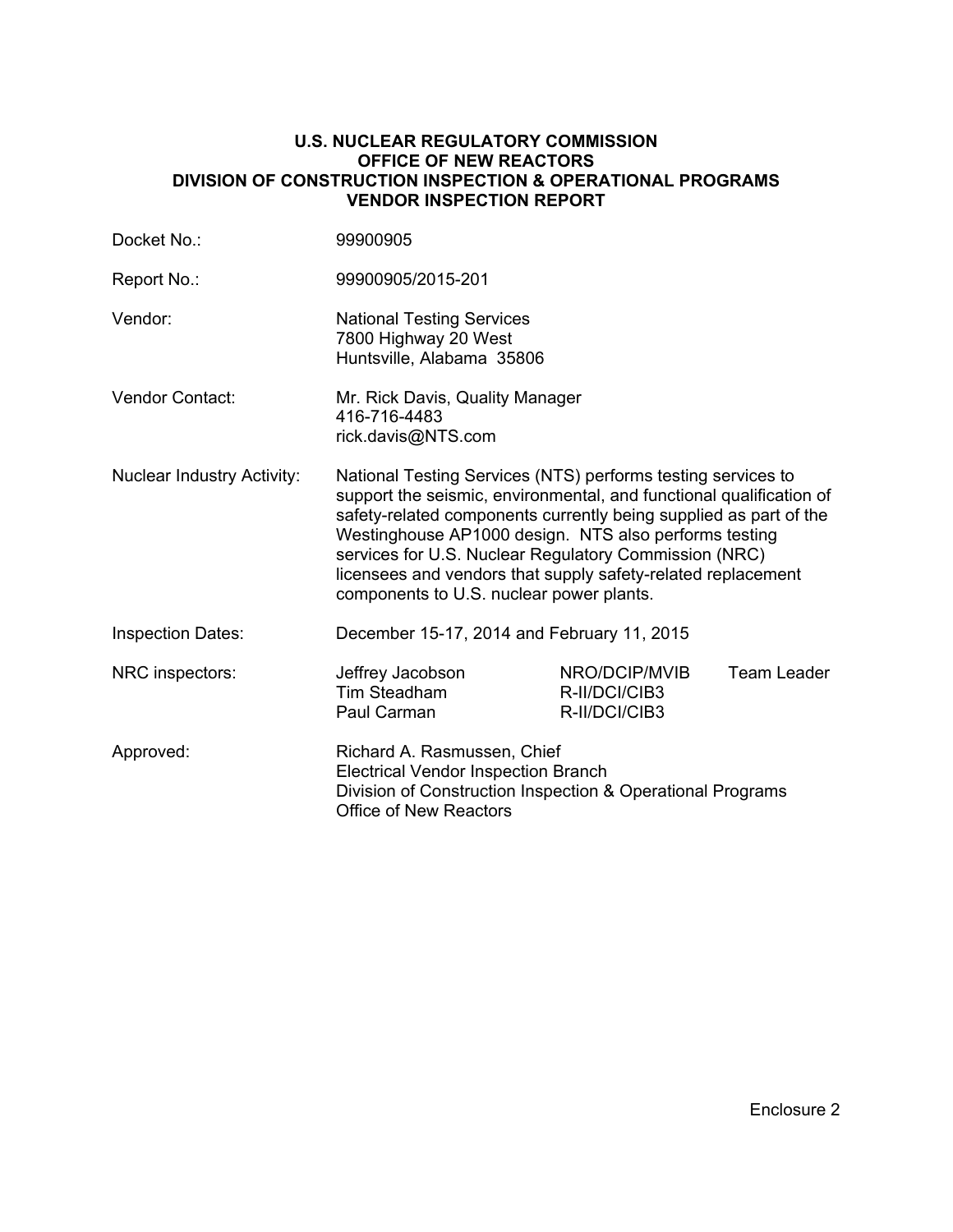# **EXECUTIVE SUMMARY**

#### National Testing Services 99900905/2015-201

The NRC staff conducted this limited scope vendor inspection to verify that National Testing Services (NTS), implemented an adequate quality assurance program that complies with the requirements of Appendix B, "Quality Assurance Criteria for Nuclear Power Plants and Fuel Reprocessing Plants," to Title 10 of the *Code of Federal Regulations* (10 CFR) Part 50, "Domestic Licensing of Production and Utilization Facilities." The NRC inspectors reviewed NTS's implementation of the Appendix B criteria related to test control, and measuring and test equipment, as related to the irradiation and submergence testing of the explosive actuators, which are a subcomponent of the 8-inch squib valves being supplied as part of the Westinghouse Electric Corporation (WEC) AP1000 reactor design. The NRC conducted this inspection at NTS's facility in Huntsville, AL.

The following regulations served as the bases for this NRC inspection:

- 10 CFR 50.49, "Environmental Qualification Important to Safety for Nuclear Power Plants"
- Appendix B to 10 CFR Part 50, "Quality Assurance Criteria for Nuclear Power Plants and Fuel Reprocessing Plants"
- Part 21 of 10 CFR "Reporting of Defects and Noncompliance"

The NRC inspectors used portions of Inspection Procedures (IP) 43002, "Routine Inspections of Nuclear Vendors," dated July 15, 2013, IP 35034, "Design Certification Testing Inspection," dated January 27, 2010, and IP 65001.E, "Inspection of the ITAAC-Related Qualification Program," dated August 19, 2008, as applicable to the scope of the inspection.

The results of the inspection are summarized below.

### **Subermergence Testing – Test Control**

The NRC inspectors reviewed the applicable test procedures and inspected portions of the submergence test set-up of the AP1000 8-inch squib valve actuators. The inspection team concluded that NTS had developed adequate test procedures that encompassed the design basis requirements for the actuators. No findings of significance related to NTS's test control activities were identified.

### **Submergence Testing – Control of Testing Equipment**

The NRC inspectors concluded that NTS's control of test equipment was adequate to meet the requirements of Criterion XII, "Control of Measuring and Test Equipment," of Appendix B to 10 CFR Part 50. No findings of significance were identified.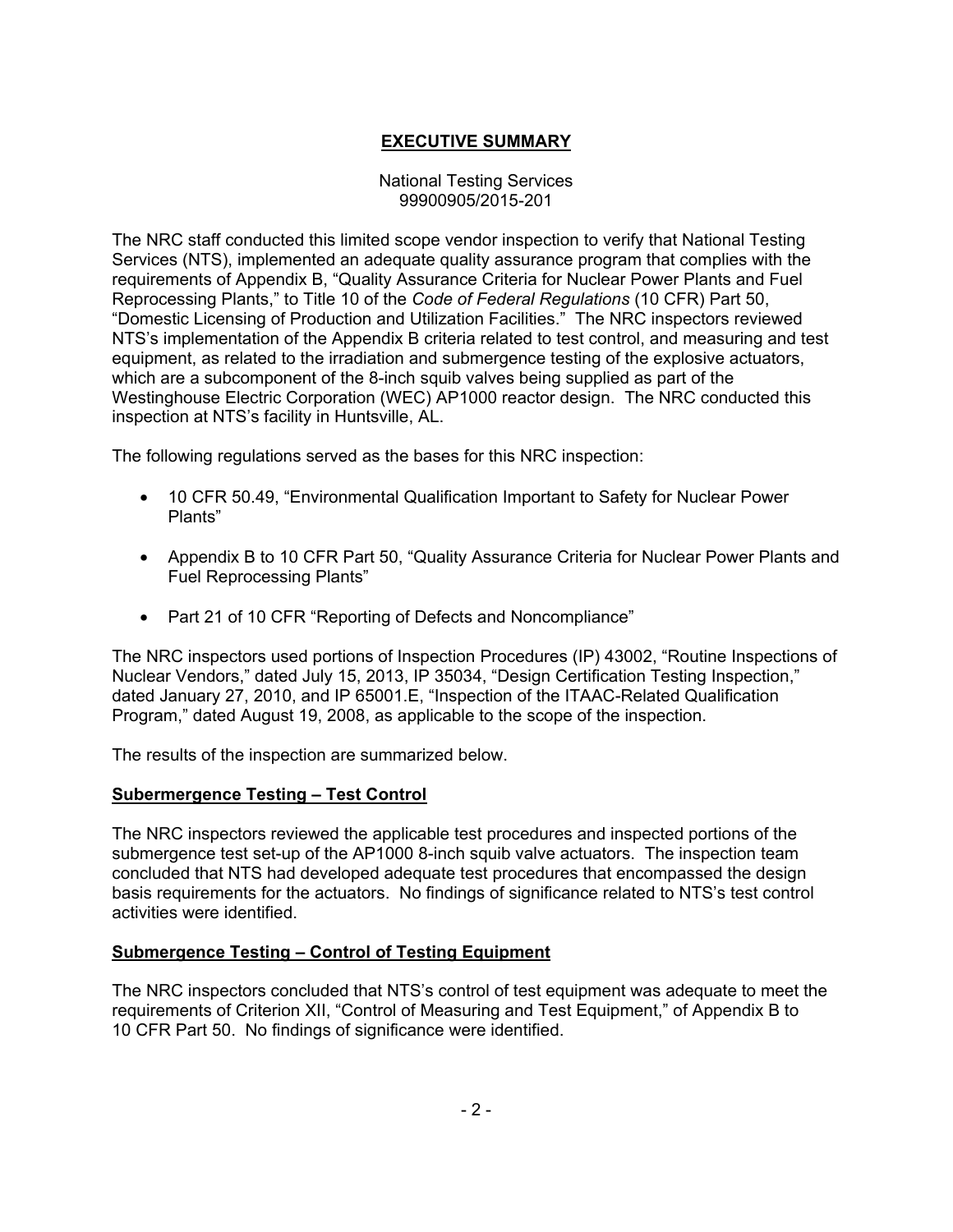### **Irradiation of the Squib Valve Cartridges**

The NRC inspectors identified that NTS did not adequately validate of the accuracy of the dosimetry system which was being used by an NTS commercial sub-vendor to measure the amount of radiation being applied to squib valve cartridges. This was identified as Nonconformance of Criterion III, "Design Control" and Criterion V, "Instructions, Procedures, and Drawings" of Appendix B, "Quality Assurance Criteria for Nuclear Power Plants and Fuel Reprocessing Plants," to 10 CFR Part 50, "Domestic Licensing of Production and Utilization Facilities." Nonconformance 99900905/2015-201-01.

No findings were identified regarding the neutron radiation testing.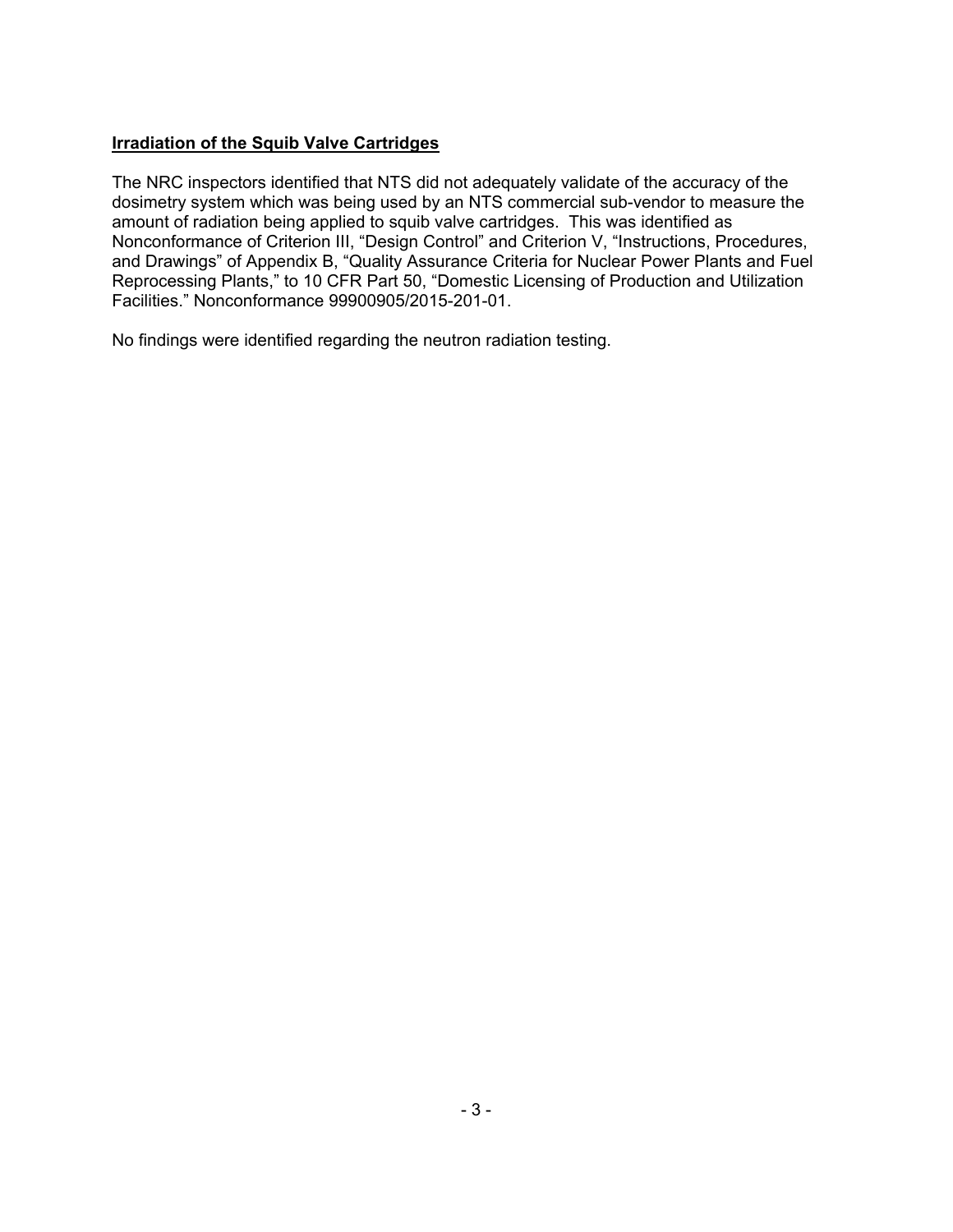## **REPORT DETAILS**

### **1. Submergence Testing – Test Control**

#### **a. Inspection Scope**

Under contract to Westinghouse, NTS is conducting two separate but inter-related equipment qualification programs for the AP1000 squib valves: one program for the squib valve actuators (the portion of the valve that contains the explosive system); and another program for the valve itself (the mechanical portion of the squib valve assembly). As part of the actuator qualification program, 20 test specimens are being subjected to a number of specific tests including thermal aging; radiation aging; seismic testing (including vibration testing), and accident simulation. The accident testing includes subjecting test samples to two different accident profiles, one that is for a loss of coolant accident only (no submergence), and one that is for a direct vessel injection line break that includes submergence. The submergence testing applies only to the 8-inch squib valve actuators as the 14-inch valves are not required to be operated while submerged. During this inspection at NTS, the NRC inspectors focused on the radiation aging (which had been subcontracted out by NTS to White Sands) and the submergence testing portions of the overall actuator qualification program.

The team reviewed the relevant test procedures, interviewed NTS personnel, inspected the test set-up, assessed the adequacy of the test instrumentation, and toured the testing facility. The team compared the test parameters being utilized against Westinghouse provided specifications and reviewed the adequacy of the actuator testing program with respect to selective relevant industry standards such as IEEE 323-1974. This inspection was conducted over two time periods since during the first time period, the testing was halted due to issues with NTS's chemical injection system.

During the first part of the inspection, the inspectors observed the installation of the two test specimen actuators into the test chamber. As specified in the testing plan, these two 8-inch actuators had previously undergone thermal aging, radiation aging, and seismic testing prior to being inserted into the test chamber. During the second portion of the inspection, the inspectors observed that the test chamber was brought up to the pre accident conditions, followed by application of the test profile. One actuator was successfully fired approximately 30 minutes into the profile at a point judged most severe from a thermal absorption perspective. The remaining actuator was fired at the end of the 72 hour submergence test. Both actuators were fired into closed bomb fixtures and were instrumented for pressure output which was compared against the component vendor's provided acceptance criteria. The firing circuit utilized during the test accurately replicated the actual interfacing systems when installed in the power plant. No findings were identified with this phase of the testing program.

### **b. Findings and Observations**

The team identified that the accident profile provided by Westinghouse to NTS includes a very steep ramp up to maximum temperature and pressure that could not be met by the NTS testing facility. This ramp up to maximum temperature and pressure is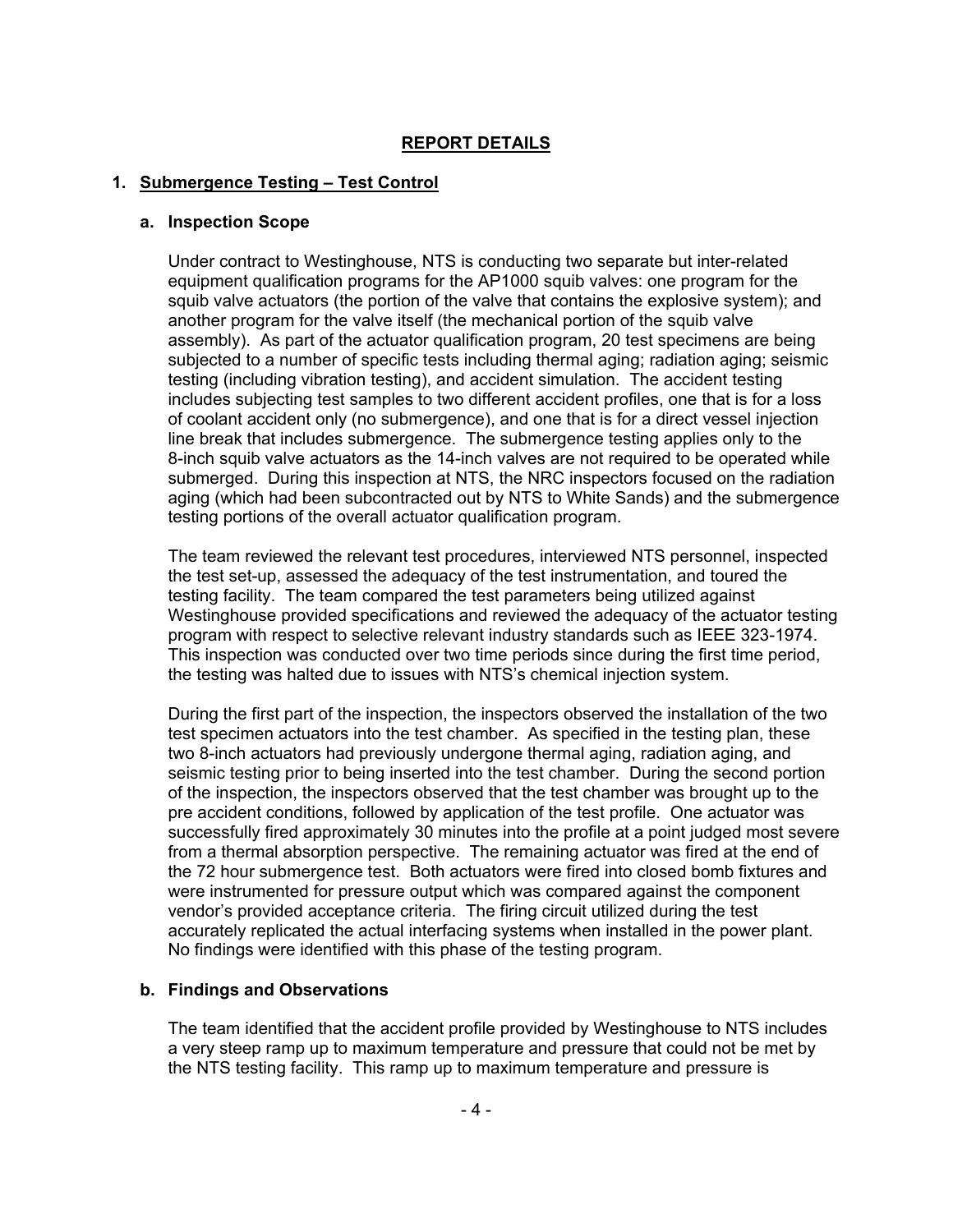calculated to occur within approximately one second after the postulated line break accident and cannot be achieved using conventional testing methods. Consequently, the tested ramp up to maximum temperature and pressure was achieved over a much longer time period (on the order of 10 seconds). The inspectors determined that this appeared conservative from the standpoint of exposing the equipment to more thermal energy, but was potentially non-conservative with respect to thermal shock and thermal expansion issues. This was a previously known issue that was discussed with both NTS and Westinghouse during the inspection. NTS stated that they will be documenting the issue on a Notice of Anomaly that will be provided to Westinghouse for evaluation.

During the inspection, Westinghouse provided the team a copy of a procedure that they had previously issued to address such issues as they arise in the qualification program; however, the adequacy of this procedure could not be evaluated during this inspection since it had not been implemented yet for the issue raised above.

No other issues were identified associated with the submergence testing.

#### **c. Conclusions**

No findings of significance related to NTS's test control activities were identified.

### **2. Submergence Testing – Control of Testing Equipment**

#### **a. Inspection Scope**

The NRC inspection team reviewed calibration records for selected measurement and test equipment that NTS intended to utilize to perform the submergence testing of the 8-inch squib valve actuators to verify the compliance with Criterion XII, "Control of Measuring and Test Equipment," of Appendix B, to 10 CFR Part 50. The inspectors performed this review to ensure that the instruments were properly calibrated, accurate, and reliable. The NRC inspection team reviewed a sample of inspection and testing instruments to verify that the equipment was being properly calibrated and controlled. The specific instruments sampled were associated with the submergence testing of the 8-inch squib valve actuators. The NRC inspectors confirmed the instruments were calibrated and appropriate for the range of operation of the test. The NRC inspectors confirmed that all test instrumentation was appropriate for use and was capable of conducting measurements to the precision required in the test plan.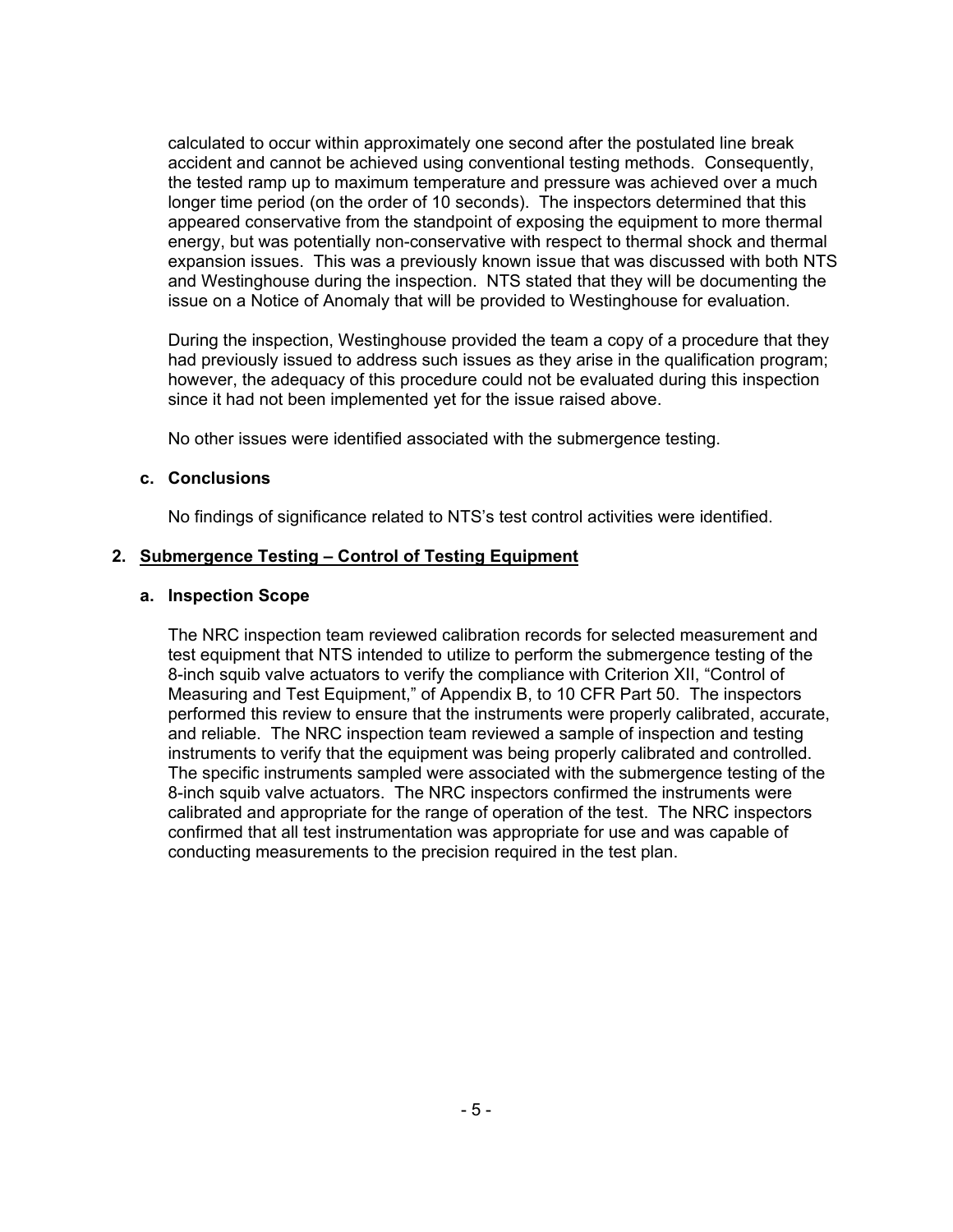### **b. Findings and Observations**

No findings of significance were identified.

#### **c. Conclusions**

The NRC inspectors determined that NTS was implementing its measurement and test equipment program in accordance with the regulatory requirements of Criterion XII of Appendix B to 10 CFR Part 50. No findings of significance were identified.

### **3. Irradiation of the Squib Valve Cartridges**

#### **a. Inspection Scope**

The team reviewed Source Surveillance Report SA-11-023, dated November 21, 2012, which was performed by NTS on the White Sands Missile Range near Los Cruces, NM. White Sands was contracted by NTS to perform both gamma and neutron irradiation of the squib valve actuator specimens (eight 14-inch cartridges and ten 8-inch cartridges) being utilized as part of the overall equipment qualification program. While neutron radiation is not typically applied as part of a nuclear environmental qualification program, the application of neutron irradiation to the test cartridges was specified as a conservative measure due to the lack of industry knowledge on the effects of neutron irradiation on explosive device performance. White Sands does not have an approved nuclear quality assurance program and as such is considered a commercial grade service provider.

### **b. Findings and Observations**

Since White Sands was a commercial service provider that was performing services critical to the qualification of the squib valves, their services should have been "dedicated" by NTS. This would have included performing a technical evaluation of the service and identifying critical characteristics of the service for verification. The inspectors determined that NTS had not dedicated this service. While NTS had in existence a procedure for performing commercial grade dedications, the procedure did not cover commercial grade services. NTS did, however, perform a surveillance of White Sands and documented the surveillance results in a very detailed accounting of the processes used by White Sands to apply both gamma and neutron radiation to test specimens. NTS provided the required radiation levels to White Sands based upon information provided by Westinghouse and contained in the Westinghouse approved NTS Qualification plan.

With respect to gamma radiation, the samples were exposed to 125 MRads of gamma radiation which includes a total estimated operating plus accident dose of 109 MRads, plus a margin of 10 percent as required by IEEE 323-1974, plus an additional 7 percent margin to cover dosimetry errors. The samples were irradiated using a Cobalt 60 source array. The test samples were rotated several times during the process to ensure uniform exposure.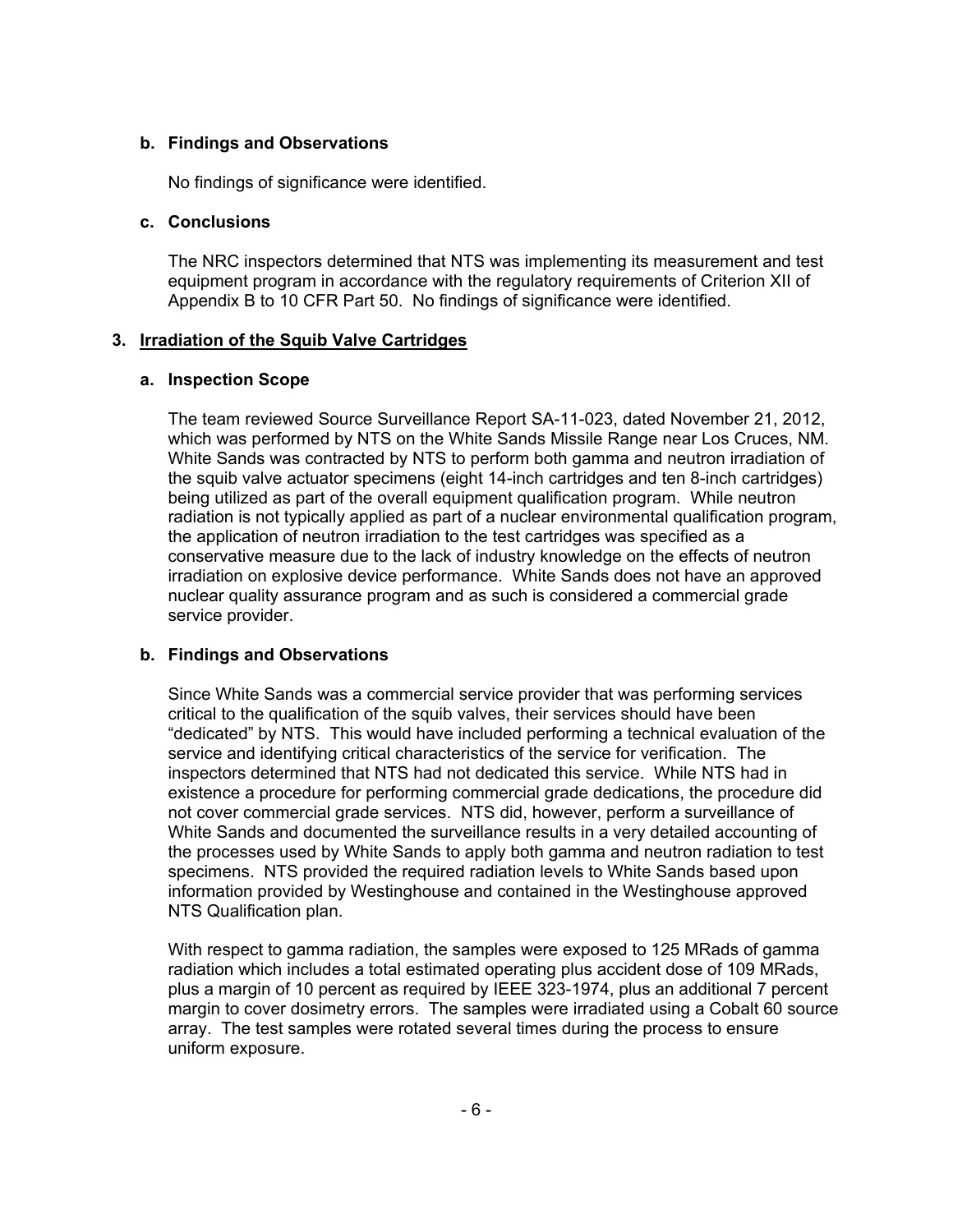The team identified that there was not a documented basis for NTS's acceptance of the White Sands stated accuracy of their dosimetry system. White Sands had stated that the accuracy of their system was 7 percent, and NTS took that into consideration when specifying radiation values, however, the basis for the 7 percent had not been validated by NTS at the time of the inspection. This was identified by the NRC inspectors as a potential issue during the first phase of this inspection. Upon further review by NTS, after receiving questions from the NRC team on this subject, NTS identified that the 7 percent number previously cited did not account for all the uncertainties in the process. As a result of the team's questions, NTS provided a new uncertainty analysis dated February 10, 2015, which concluded that the actual uncertainty could be as much as 11 percent for the 14-inch ADS valves and 14.56 percent for the 8-inch valves. Factors such as source decay, specimen placement uncertainty, and exposure duration uncertainty were not factored into the original 7 percent uncertainty number. NTS issued a Notice of Anomaly #21, dated February 10, 2015, to report this issue to their customer Westinghouse. While the overall uncertainty analysis performed by NTS appeared to be reasonable, the team identified that the uncertainty analysis still did not contain a validation for the original 7 percent dosimetry uncertainty which is one factor used on the overall uncertainty analysis. The team identified the lack of validation of the accuracy of the dosimetry system as a Nonconformance of Criterion III, "Design Control" and Criterion V, "Instructions, Procedures, and Drawings" of Appendix B, "Quality Assurance Criteria for Nuclear Power Plants and Fuel Reprocessing Plants," to 10 CFR Part 50, "Domestic Licensing of Production and Utilization Facilities." This issue has been identified as Nonconformance 99900905/2015-201-01.

With respect to neutron radiation, the team reviewed the methods used at White Sands to apply the correct energy level spectrum. No findings were identified regarding the neutron radiation testing.

#### **c. Conclusions**

The team identified the lack of validation of the accuracy of the dosimetry system as a Nonconformance of Criterion III, "Design Control" and Criterion V, "Instructions, Procedures, and Drawings" of Appendix B, "Quality Assurance Criteria for Nuclear Power Plants and Fuel Reprocessing Plants," to 10 CFR Part 50, "Domestic Licensing of Production and Utilization Facilities." This issue has been identified as Nonconformance 99900905/2015-201-01.

No findings were identified regarding the neutron radiation testing.

### **4. Exit Meeting**

On February 11, 2015, the NRC inspectors presented their inspection scope and findings during an exit meeting with Mr. Tom Brewington, Senior Director Nuclear Engineering and Test, other NTS management and staff, and selected Westinghouse personnel.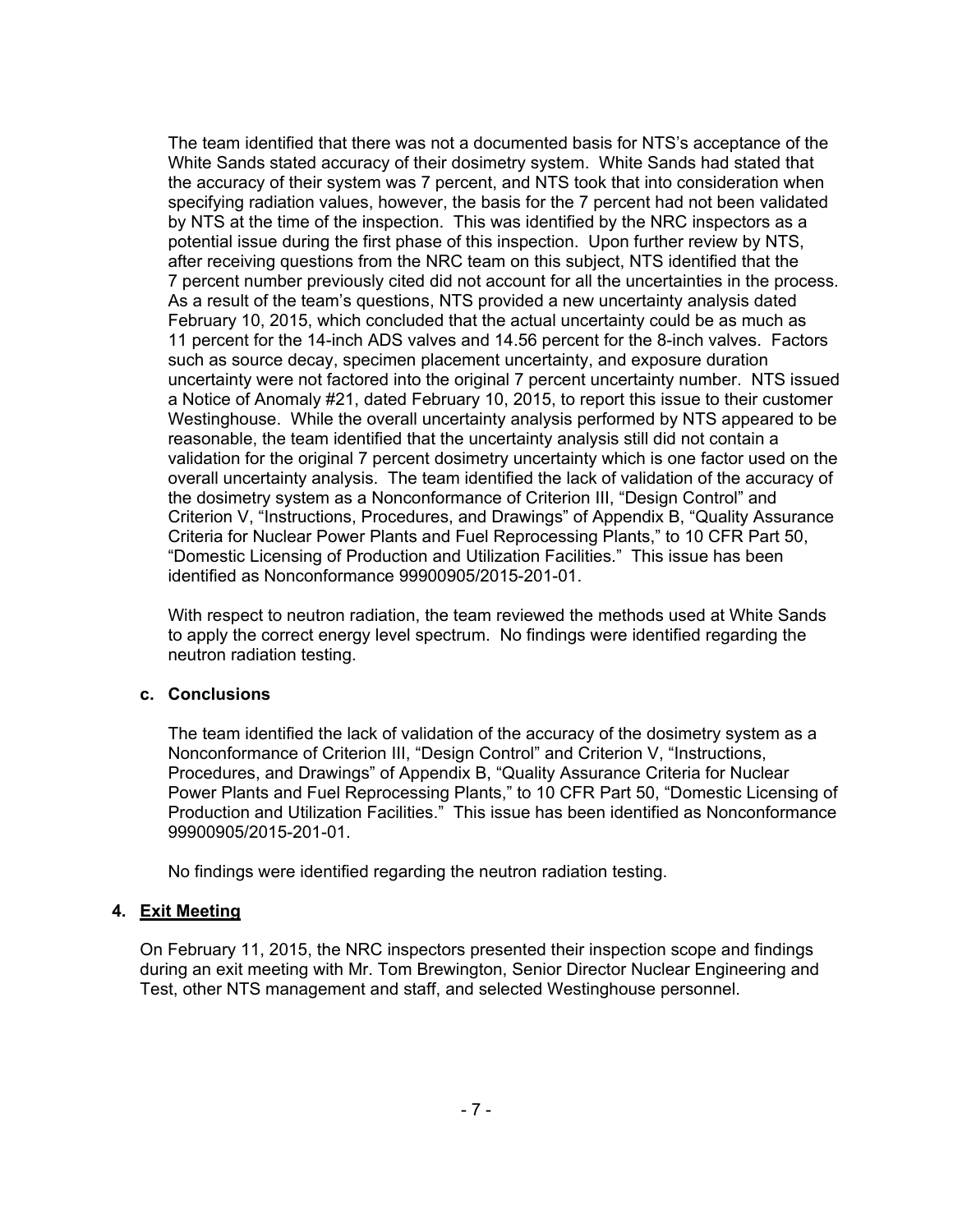# **ATTACHMENT**

| <b>Name</b>             | <b>Title</b>                              | <b>Affiliation</b> | <b>Exit</b> | <b>Interviewed</b> |
|-------------------------|-------------------------------------------|--------------------|-------------|--------------------|
| Tom Brewington          | Sr. Director, Nuclear                     | <b>NTS</b>         | X           |                    |
| E. Reilly Schum         | <b>Engineering Manager,</b><br>EQ and TPQ | <b>NTS</b>         | X           |                    |
| <b>Cameron Muelling</b> | <b>Staff Engineer</b>                     | <b>NTS</b>         | x           | x                  |
| <b>Steve Feder</b>      | Senior Engineer                           | <b>WEC</b>         | Χ           | Х                  |
| Ronald P. Wessel        | Principal Engineer,<br>AP 1000 Licensing  | <b>WEC</b>         | х           |                    |
| Jeffrey Jacobson        | <b>Inspection Team Leader</b>             | <b>NRC</b>         | X           |                    |
| Tim Steadham            | Inspector                                 | <b>NRC</b>         |             |                    |
| Paul Carman             | Inspector                                 | <b>NRC</b>         | x           |                    |

### **1. EXIT MEETING ATTENDEES AND INDIVIDUALS INTERVIEWED**

## **2. INSPECTION PROCEDURES USED**

- Inspection Manual Chapter 2507, "Construction Inspection Program Vendor Inspections," dated October 3, 2013
- IP 35034, "Design Certification Testing Inspection," dated January 27, 2010
- IP 43002, "Routine Inspections of Nuclear Vendors," dated July 15, 2013
- IP 65001.E, "Inspection of the ITAAC-Related Qualification Program," dated August 19, 2008

## **3. LIST OF ITEMS OPENED, CLOSED, AND DISCUSSED**

The NRC inspectors identified the following inspections, tests, analyses, and acceptance criteria (ITAAC) related to components being tested by NTS. At the time of the inspection, NTS was involved in the submergence testing of the 8-inch squib valve actuators, used as injection and recirculation valves in the passive core cooling system for the AP1000 reactor design. This testing is part of the overall equipment qualification program for the squib valves and will be used to demonstrate that the below ITAAC acceptance criteria have been met. The ITAAC's design commitment referenced below are for future use by the NRC staff during the ITAAC closure process; the listing of these ITAAC design commitments does not constitute that they have been met and/or closed. The NRC inspectors did not identify any findings associated with the ITAAC identified below.